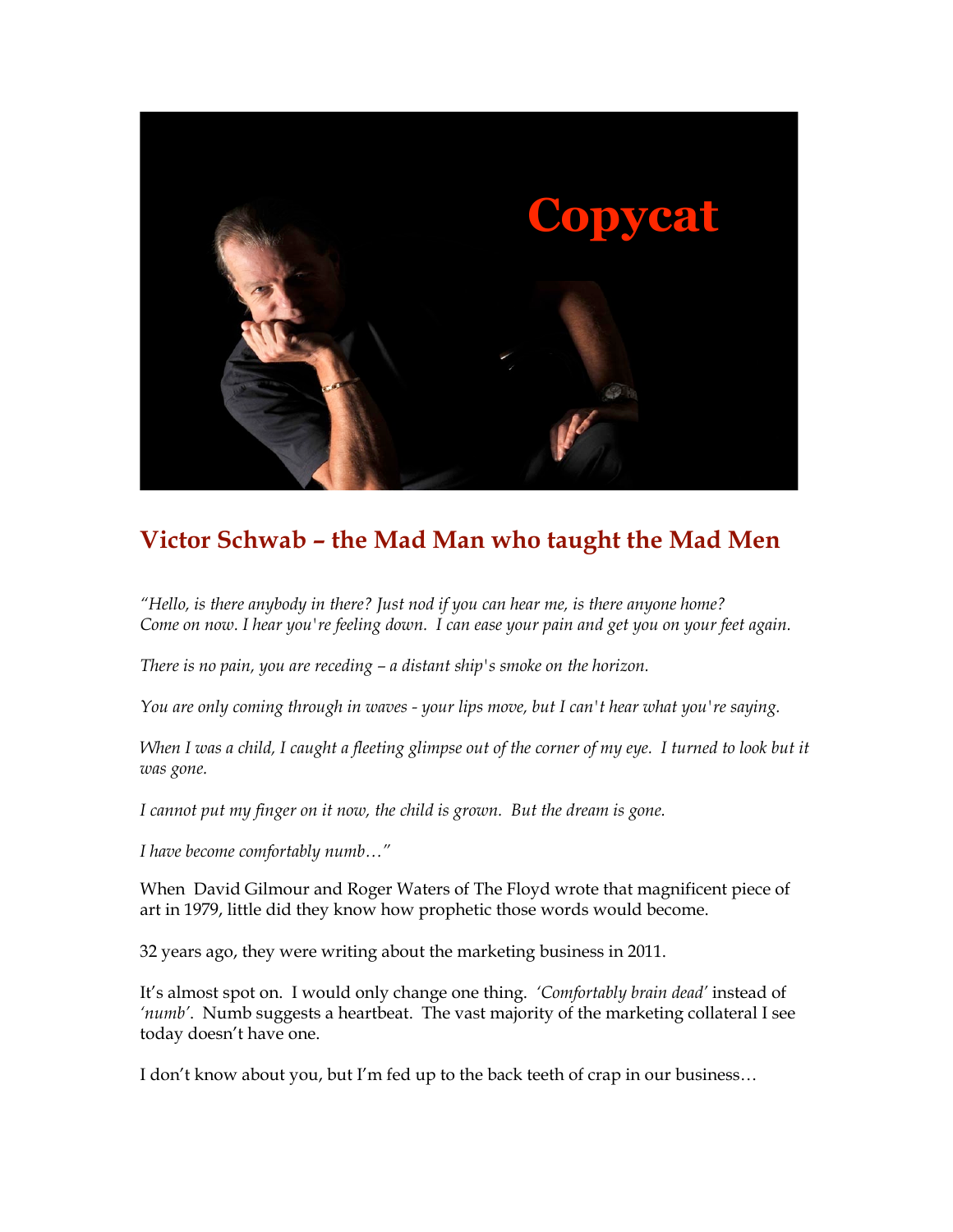It's everywhere. All the time. Just like a nagging toothache…

So, this month, I'm going to try and keep sane and warm by talking about *greatness*. Problem is, bar for Drayton, there is little to none in our business anymore.

So, I'm going to go back in time to share some greatness with you. I'm going to talk about Victor Schwab. And, if you write and create ads for a living, this article will be 100% pure *education* for you*.* And fun too, I hope…

Victor Schwab was one of the greatest ad copywriters of all time.

He was born in Hoboken, New Jersey in 1898.

At the age of 19, Schwab enrolled at Columbia University as a night student. Whilst there, he met Maxwell Sackheim, who at that time, was copy chief with Ruthrauff and Ryan, a leading mail-order advertising agency of the day.

Schwab impressed Sackheim and was given a job. He started slowly, as most geniuses do. Because Schwab could take shorthand, he was used by Sackheim in 1917 mainly as his private secretary.

Sackheim was highly skilled in writing mail-order copy. Yet Schwab continually improved Sackheim's copy. So much so, he was promoted to copywriter and then went from strength to strength.



Victor was 21 years old when he wrote this timeless ad.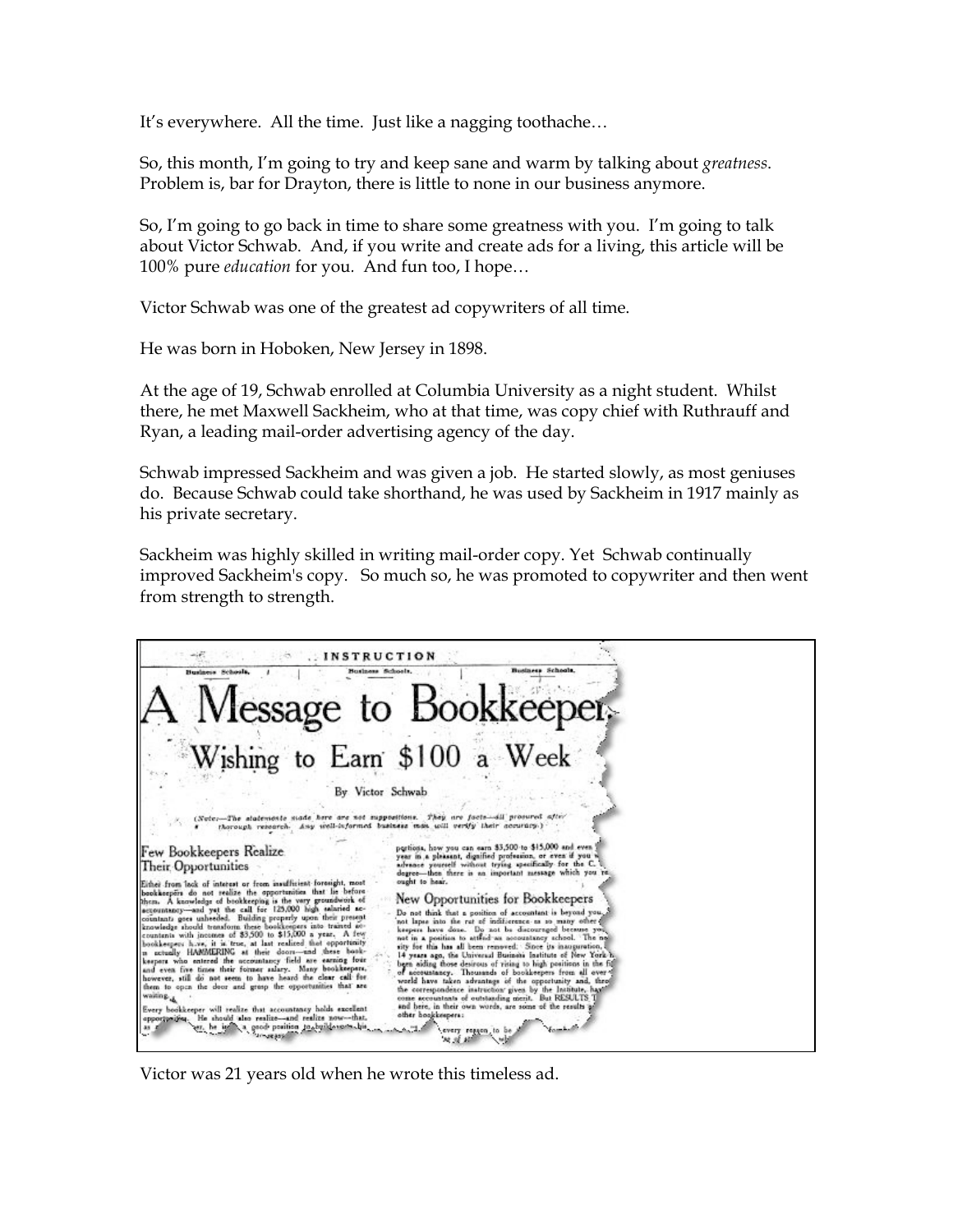It represents an astonishing amount of direct response prowess from an individual in 1919. The results it generated were amazing and identified Schwab as someone with really exceptional talents.

Incidentally, \$100 in 1919, translates to about £1,000 today.

In 1928, Schwab and his partner Robert Beatty bought out the agency when Scherman and Sackheim decided to give it up. The agency later was renamed Schwab and Beatty.

Victor Schwab went on to be hailed by a lot of people as "the greatest ad copywriter of all time." Personally, I think it's a triple dead heat. Victor Schwab, Claude Hopkins and John Caples. Followed very closely later, by the great Joe Sugarman.

All of them were geniuses in that culture, at slightly different times…

Anyway, Victor became a copy research pioneer. He would use his coded coupon ads to test headlines, copy appeals, length, layouts, action closings and split runs of ads.

A lot of what we have learned in our business, relating to ad creative and copy, originated from the Schwab, Hopkins and Caples era.

Victor was a trailblazer. He created Sunday comic ads for Dale Carnegie, body-builder Charles Atlas and Sherwin Cody's English Classics Course. Those ads are still revered today.

In his series of five articles titled **"How to Write a Good Advertisement"**, which appeared in the 1941 *Printers' Ink* magazine, Schwab introduced a five-step copywriting formula.

These rules still hold good today. Yes, even though they are now over 70 years old.

Why?

Simple. Because, as I've shared with you numerous times in this column, times change, but people *don't*. The reasons people are attracted by, respond to, or act upon sales messages - is exactly the same today as it was then.

It will be exactly the same, on the day the world stops turning.

Yet marketers today seem to be oblivious to this fact. They continually ignore proven communication rules and techniques. That's why the work we see is so awful.

So, if it's your responsibility to write effective ads, stop trying to reinvent the wheel. You won't do it - and you'll waste an awful lot of valuable budget trying...

May I suggest you learn from the greats. And Victor Schwab was certainly one of those. Victor's five-step formula will help you enormously when you are writing ads. It's pure gold dust and you can apply it straight away.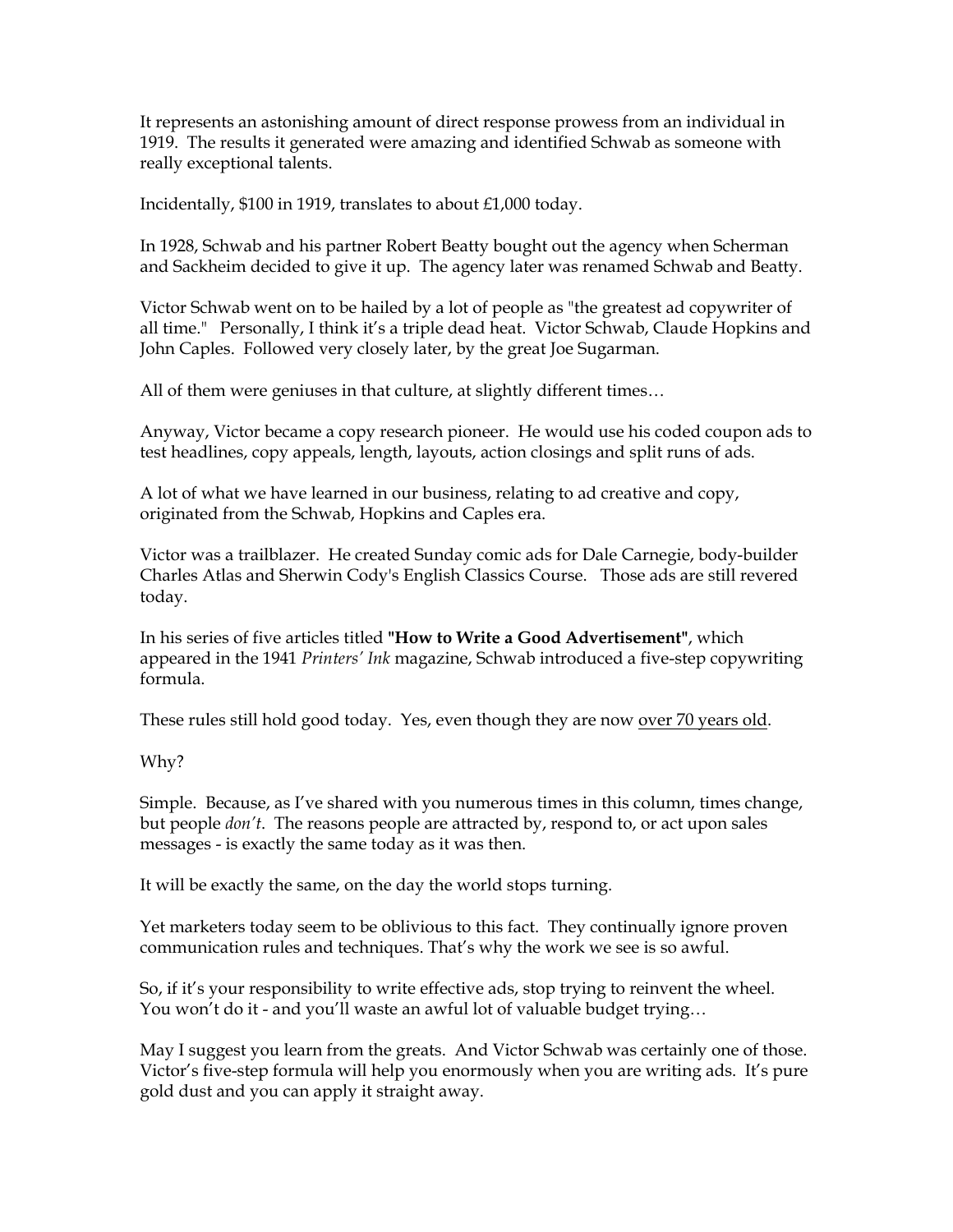Here it is…

**1. Get Attention 2. Show People An Advantage 3. Prove It 4. Persuade People To Grasp This Advantage 5. Ask For Action**

It sounds so easy, doesn't it? That's because it is.

It's logical too. What's more, it's structured and sequential. And that's something that every sales message should be.

Remember this. Good ad writers create work that controls the selling process. They are in charge. The reader is taken down the path the writer wants them to go. And the reader has no idea this is happening.

That's the value and unique skill of a knowledgeable, professional writer.

Now, just as an exercise, open up that magazine you have on your desk or in your briefcase and look at the ads inside. You'll see that most of the ads in there, do not adhere to the above disciplines and structure. You'll find the same in the newspaper.

As a result, they will underperform. Not an opinion. A cast-iron certainty.

Most will disappear without trace. Meaning a vital selling opportunity lost and valuable budget wasted. Poor work, created by charlatans and signed off by buffoons.

Individuals that don't understand the copy process - and don't study the business. So they waste money. Every hour. Every day.

A good ad is so rare these days. Yet Victor told the world how to do it, a generation before. Caples and Hopkins too. Many others since. But, despite this, most current marketers and creatives still refuse to listen.

Anyway, in this breathtaking piece of work, Schwab elaborated on each of the above five principles.

Here's what he said about each important element. His words, verbatim.

#### **1. Get Attention:**

The most reliable way to get attention is by using a powerful headline.

Good headlines use specific place names and numbers, they're highly targeted to a specific prospect and they draw a reader into the body copy.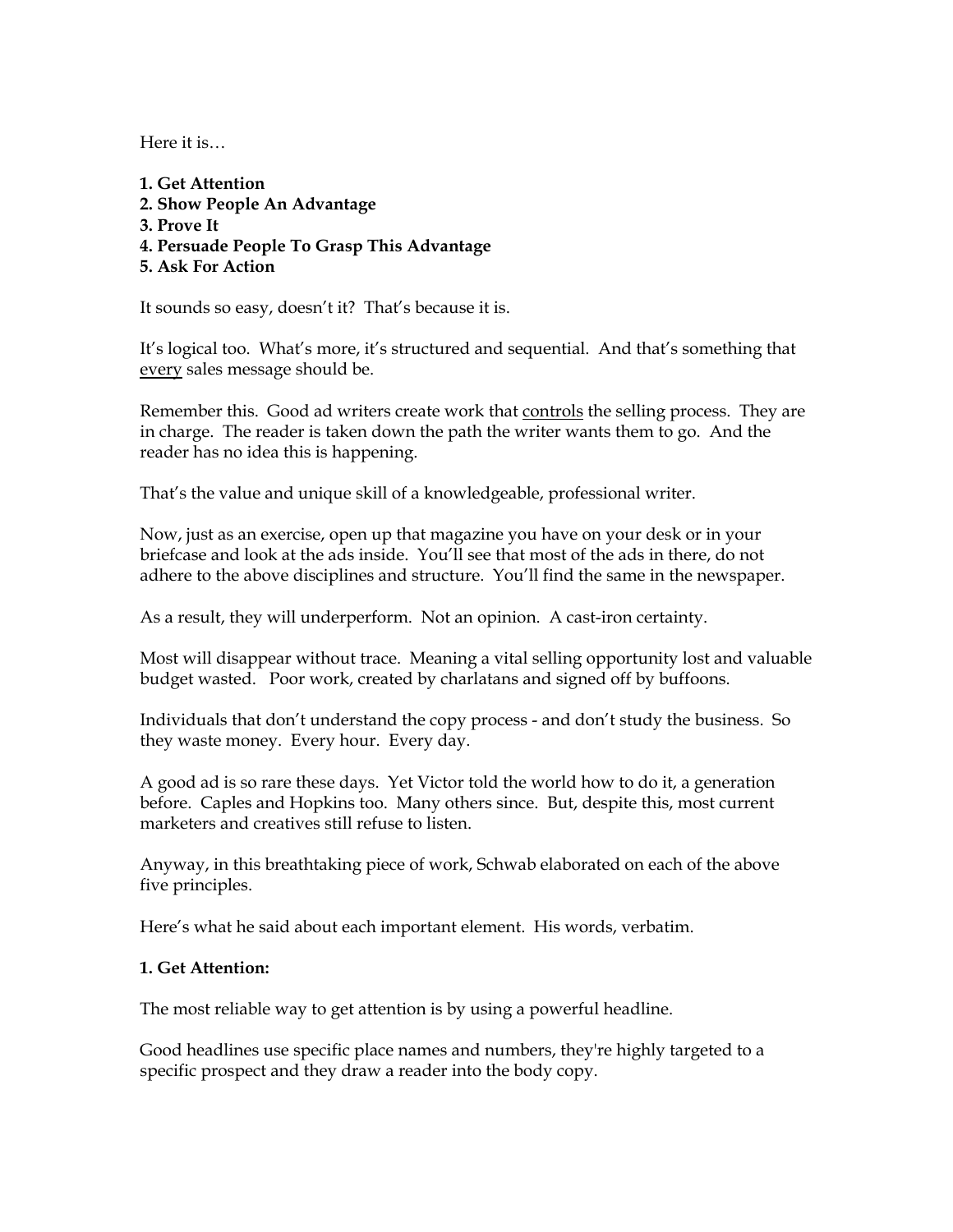A headline should be as long as it needs to be to grab the attention of your prospect. *(Many of Schwab's most successful headlines were quite long.)*

Don't get "arty" in your ads.

Advertisements (and online sales letters) that look too much like highly produced ads can often decrease your sales response.

You want your ads to closely resemble what your prospects would normally read.

Large, simple photographs of people, children and animals get more attention.

Having a picture of your product IN USE - doing something or accomplishing something that appeals to the reader - is more likely to get attention.

### **2. Show People An Advantage**

There is one question prospects have, above all others when they're reading an ad for your product or service…*"What Will It Do For Me?"*

You need to put yourself in your prospect's shoes when you're writing an ad and work out what THEY want...what major hidden motivators will drive them to buy your product.

You don't try to sell the powerful stain removing power of a new kitchen cleaner.

You sell the "admiring looks on the faces of your friends when they see your kitchen sparkling like it was brand new and never used".

Give people a real reason to keep reading your ad in the first paragraph.

My own tests have shown that rewriting that key opening line can dramatically increase your sales.

#### **3. Prove It**

Most people will not believe what you tell them in an ad, unless you prove it with facts, figures, testimonials, scientific proof and any other method you can devise.

Here's a huge secret. Whilst most prospects will buy for deeper emotional reasons, they want to justify their purchase with hard facts.

That's where proof becomes especially valuable.

Proof also helps build belief in your prospect fuelling those emotional desires to buy.

Whilst we might believe that we buy on logic - the truth is, the heart dictates to the head when it comes to most of our buying decisions.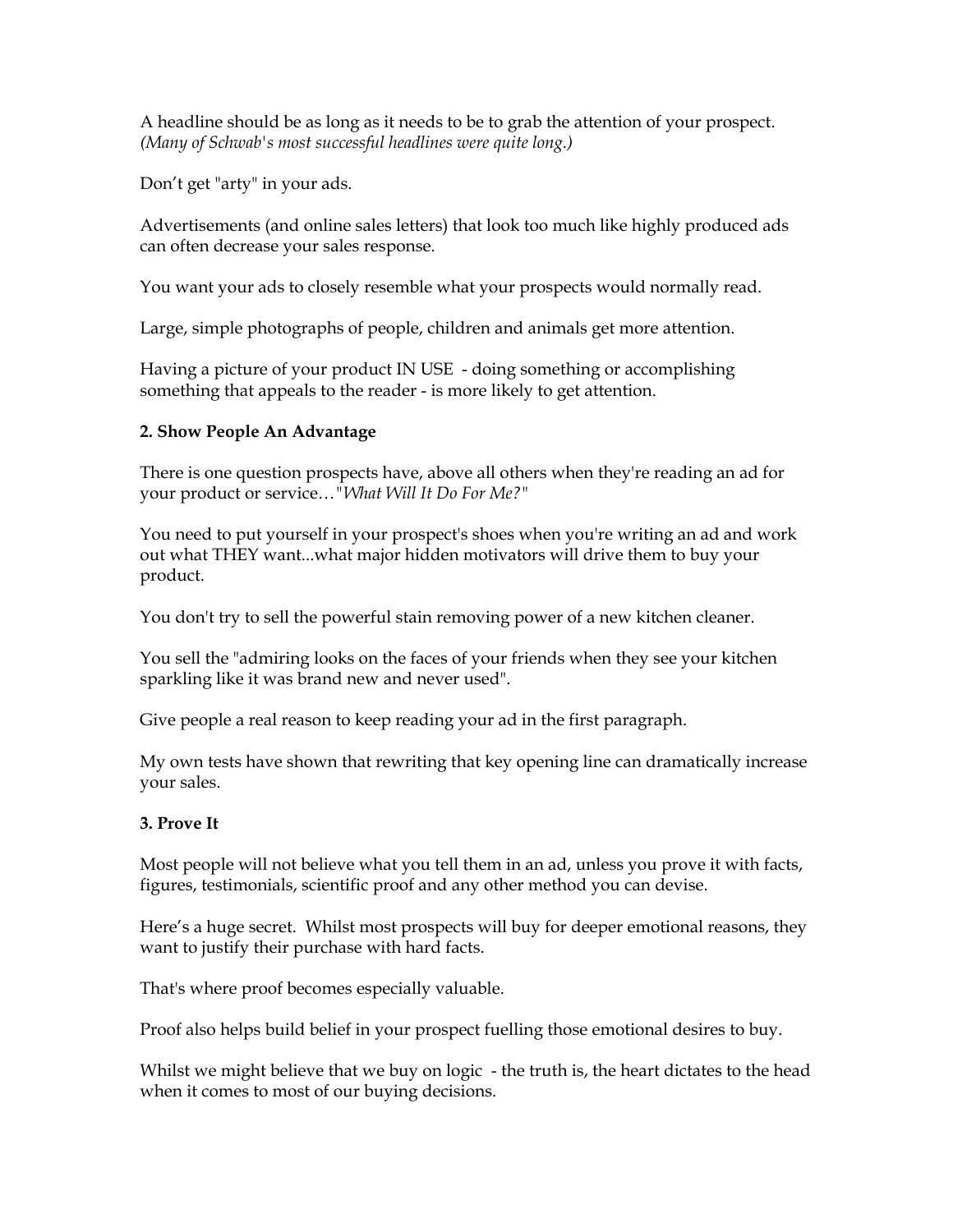#### **4. Persuade People To Grasp This Advantage**

One of the key methods is to sum up the emotional and logical reasons your prospect should buy, then help them picture themselves already enjoying the benefits of your product or service.

Once your prospect is already imagining himself - and the life he'll have when he has your product - he'll be especially eager to buy it. And that leads to:

#### **5. Ask For Action**

In his book Advertising For Immediate Sales, John Caples once wrote:

"There are a lot of good advertisements that are weak in the final urge to act. They are like salesmen who are charming talkers but weak closing men. If they had the right stuff they would pick the reader up by the collar of his coat and the seat of his trousers and stiff-arm him into a showroom."

You need to tell your prospect exactly what to do to buy your product. And you need to make it simple, easy and specific.

Most important of all, the call to action in your sales copy needs to get your prospect to act NOW. Any delay and the chances are, you'll lose the sale altogether.

So, there you are. The advice of a genius.

The work of a Mad Man who taught the Mad Men all they knew.

The difference was, they listened.

Victor Schwab left Schwab and Beatty in 1962 and retired to Spain. He died in 1980 from the effects of a stroke.

Keep the faith…

fud